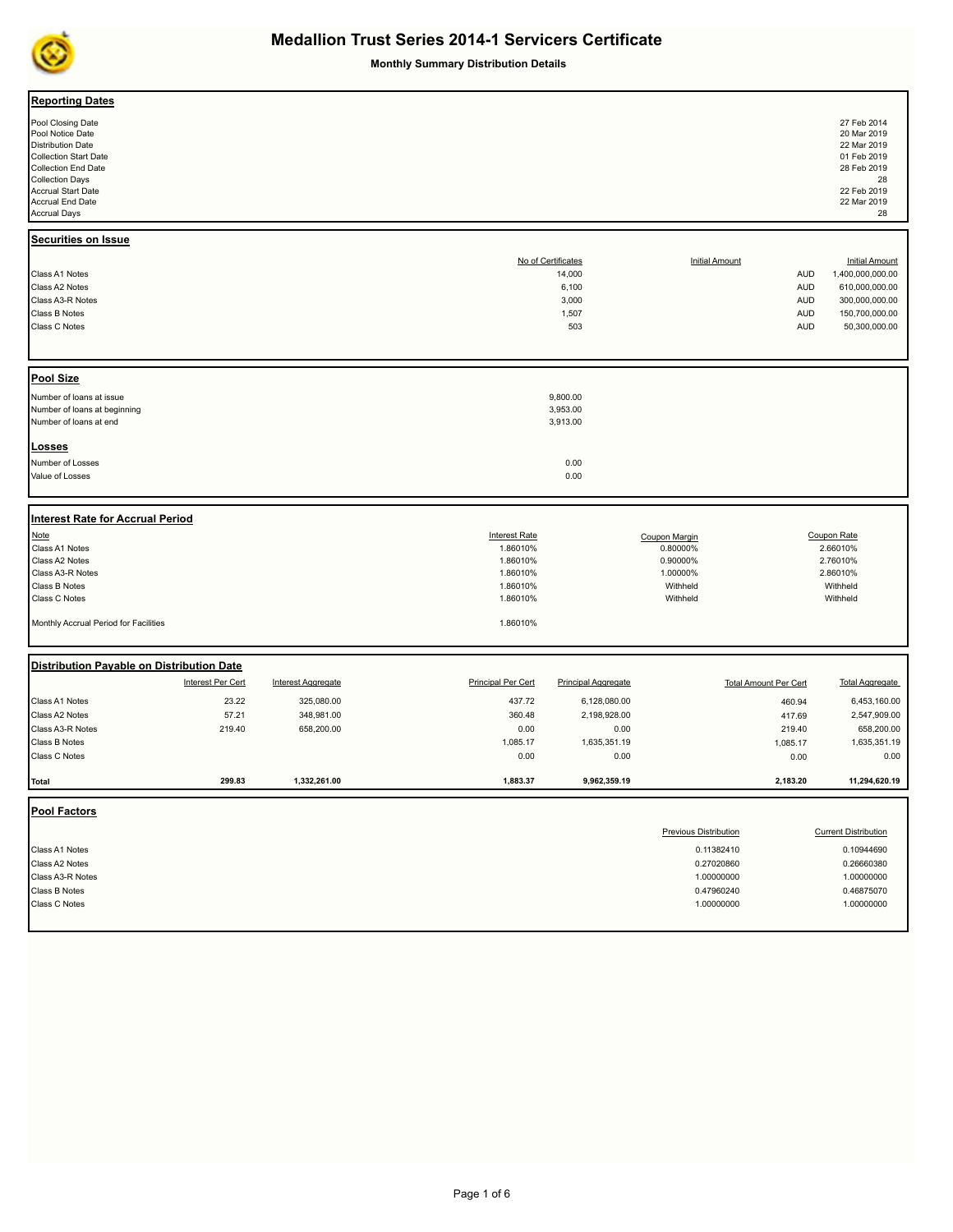

**Monthly Summary Distribution Details**

### **Monthly Cashflow Working Sheet**

|                                             | Aggregate    |
|---------------------------------------------|--------------|
| FCC + Offset Total                          | 2,856,945.92 |
| Other Income                                | 12,549.41    |
| Interest On Collections                     | 22,896.40    |
|                                             |              |
| Available Distribution Amount               | 2,892,391.73 |
| Other Taxes                                 | 0.00         |
| Trustee and Manager Fees                    | 20,635.66    |
| Servicing Fee                               | 143,184.92   |
| <b>Liquidity Commitment Fee</b>             | 17,605.48    |
| <b>Support Facility</b>                     | 494,146.47   |
| <b>FCC Other Creditors</b>                  | 14,642.02    |
| Other Expense                               | 86,950.27    |
| <b>Liquidity Repayment Amount</b>           | 0.00         |
| A1 Coupon                                   | 325,080.00   |
| A2 Coupon                                   | 348,981.00   |
| A3-R Coupon                                 | 658,200.00   |
| <b>B</b> Coupon                             | n/a          |
| Principal Draw Repayment Amount             | 0.00         |
| Principal Charge Off Reimbursement          | 0.00         |
| Extraordinary Reserve Draw Repayment Amount | 0.00         |
| C Coupon                                    | n/a          |
| Arranging Fee                               | 0.00         |
| Required Distribution Amount                | 2,544,122.83 |
| Income shortfall                            |              |
| <b>Liquidity Facility Draw</b>              | 0.00         |
| <b>Principal Draw</b>                       | 0.00         |
| Extraordinary Expense Draw                  | 0.00         |
|                                             |              |
| Income Carryover Amount                     | 0.00         |
| Principal Chargeoff Unreimbursement         | 0.00         |
| <b>Principal Chargeoff</b>                  | 0.00         |

Total Principal Chargeoff Reimbursement Due 0.00

**Payment Allocation Cascade**

|                                                | <b>Due Amount</b> | <b>Available Amount</b> | <b>Paid Amount</b> |
|------------------------------------------------|-------------------|-------------------------|--------------------|
| Available Distribution Amount                  |                   |                         | 2,892,391.73       |
| <b>Principal Draw</b>                          |                   |                         | 0.00               |
| <b>Liquidity Draw</b>                          |                   |                         | 0.00               |
| <b>Extraordinary Expense Draw</b>              |                   |                         | 0.00               |
| Available Funds                                |                   |                         | 2,892,391.73       |
| Other Taxes                                    | 0.00              | 2,892,391.73            | 0.00               |
| Trustee and Manager Fees                       | 20,635.66         | 2,892,391.73            | 20,635.66          |
| Servicing Fee                                  | 143,184.92        | 2,871,756.07            | 143,184.92         |
| <b>Liquidity Commitment Fee</b>                | 17,605.48         | 2,728,571.15            | 17,605.48          |
| <b>Support Facility</b>                        | 494,146.47        | 2,710,965.67            | 494,146.47         |
| <b>FCC Other Creditors</b>                     | 14.642.02         | 2,216,819.20            | 14,642.02          |
| Other Expense                                  | 86,950.27         | 2,202,177.18            | 86,950.27          |
| <b>Liquidity Repayment Amount</b>              | 0.00              | 2,115,226.91            | 0.00               |
| A1 Coupon                                      | 325,080.00        | 2,115,226.91            | 325,080.00         |
| A2 Coupon                                      | 348,981.00        | 1,790,146.91            | 348,981.00         |
| A3-R Coupon                                    | 658,200.00        | 1,441,165.91            | 658,200.00         |
| <b>B</b> Coupon                                | n/a               | 782,965.91              | n/a                |
| Principal Draw Repayment Amount                | 0.00              | 555,092.44              | 0.00               |
| Principal Charge Off Reimbursement             | 0.00              | 555,092.44              | 0.00               |
| Extraordinary Reserve Draw Repayment Amount    | 0.00              | 555,092.44              | 0.00               |
| C Coupon                                       | n/a               | 555,092.44              | n/a                |
| Arranging Fee                                  | 0.00              | 348,268.90              | 0.00               |
| <b>Total Income Carryover Amount</b>           |                   | 0.00                    |                    |
| <b>Total Principal Chargeoff Reimbursement</b> |                   |                         | 0.00               |
| <b>Excess Distribution</b>                     |                   |                         | 348,268.90         |
| Unpaid Facility Int Chg                        |                   |                         |                    |
| - Liquidity                                    |                   |                         | 0.00               |

- Extraordinary Expense 0.00 Unpaid Security Interest Amount

- Class A1 Notes 0.00

- Class A2 Notes 0.00

- Class A3-R Notes 0.00

- Class B Notes

- Class C Notes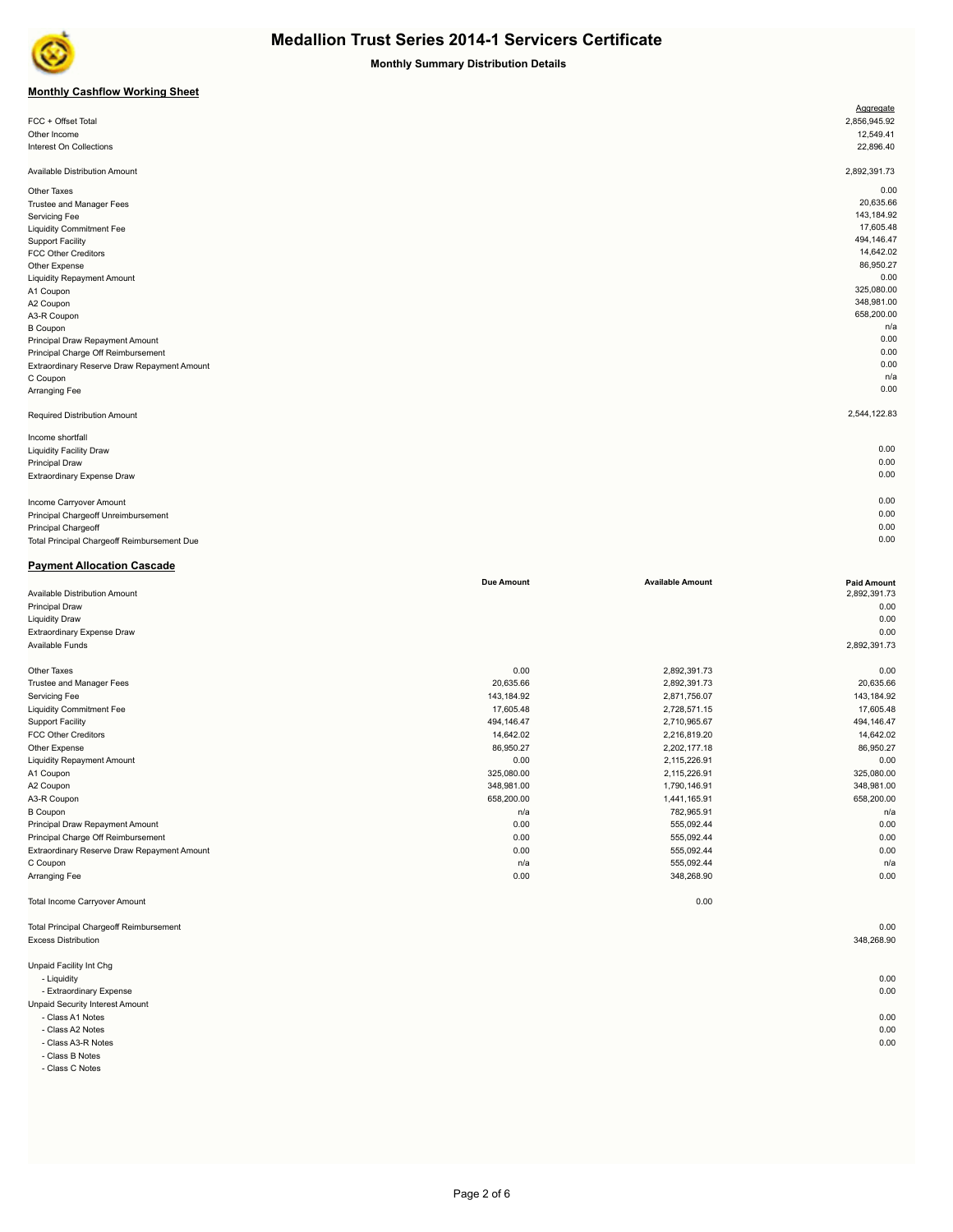

**Monthly Summary Distribution Details**

### **Facilities Outstanding**

| Liquidity Commitment Facility Limit         | 25,500,000.00 |
|---------------------------------------------|---------------|
| Beginning Liquidity Commitment Facility     | 25,500,000.00 |
| Previous Liquidity Facility Draw            | 0.00          |
| Repayment of Liquidity Facility             | 0.00          |
| <b>Liquidity Facility Draw</b>              | 0.00          |
| <b>Ending Liquidity Commitment Facility</b> | 25,500,000.00 |
| <b>Beginning Principal Draw</b>             | 0.00          |
| Previous Principal Draw                     | 0.00          |
| Repayment of Principal Draw                 | 0.00          |
| Principal Draw                              | 0.00          |
| <b>Ending Principal Draw</b>                | 0.00          |
| ExtraOrdinary Expense Facility Limit        | 150,000.00    |
| Beginning ExtraOrdinary Expense Facility    | 150,000.00    |
| Previous ExtraOrdinary Expense Draw         | 0.00          |
| Repayment of ExtraOrdinary Expense Facility | 0.00          |
| ExtraOrdinary Expense Draw                  | 0.00          |
| Ending ExtraOrdinary Expense Facility       | 150,000.00    |
|                                             |               |

### **Coupon and Principal Distribution Worksheet**

|                                                                                | <b>Per Certificate</b> | Aggregate  |
|--------------------------------------------------------------------------------|------------------------|------------|
| <b>Class A1 Notes</b><br>Unpaid Security Coupon (after last distribution date) | 0.00                   | 0.00       |
|                                                                                | 0.00                   | 0.00       |
| Interest on Unpaid Security Coupon                                             |                        |            |
| Security Coupon                                                                | 23.22                  | 325,080.00 |
| <b>Total Coupon</b>                                                            | 23.22                  | 325,080.00 |
| Unpaid Security Coupon (after last distribution date)                          |                        |            |
| Interest on Unpaid Security Coupon                                             |                        | 0.00       |
| Security Coupon                                                                |                        | 325,080.00 |
| Coupon Payable                                                                 | 23.22                  | 325,080.00 |
| Unpaid Security Coupon                                                         |                        | 0.00       |
| <b>Class A2 Notes</b>                                                          |                        |            |
| Unpaid Security Coupon (after last distribution date)                          | 0.00                   | 0.00       |
| Interest on Unpaid Security Coupon                                             | 0.00                   | 0.00       |
| Security Coupon                                                                | 57.21                  | 348,981.00 |
| <b>Total Coupon</b>                                                            | 57.21                  | 348,981.00 |
| Unpaid Security Coupon (after last distribution date)                          |                        |            |
| Interest on Unpaid Security Coupon                                             |                        | 0.00       |
| Security Coupon                                                                |                        | 348,981.00 |
| Coupon Payable                                                                 | 57.21                  | 348,981.00 |
| Unpaid Security Coupon                                                         |                        | 0.00       |
| <b>Class A3-R Notes</b>                                                        |                        |            |
| Unpaid Security Coupon (after last distribution date)                          | 0.00                   | 0.00       |
| Interest on Unpaid Security Coupon                                             | 0.00                   | 0.00       |
| Security Coupon                                                                | 219.40                 | 658,200.00 |
| <b>Total Coupon</b>                                                            | 219.40                 | 658,200.00 |
| Unpaid Security Coupon (after last distribution date)                          |                        |            |
| Interest on Unpaid Security Coupon                                             |                        | 0.00       |
| Security Coupon                                                                |                        | 658,200.00 |
| Coupon Payable                                                                 | 219.40                 | 658,200.00 |
| <b>Unpaid Security Coupon</b>                                                  |                        | 0.00       |
|                                                                                |                        |            |

**Class B Notes**<br>Unpaid Security Coupon (after last distribution date) Interest on Unpaid Security Coupon Security Coupon Total Coupon

Unpaid Security Coupon (after last distribution date) Interest on Unpaid Security Coupon Security Coupon Coupon Payable Unpaid Security Coupon

### **Class C Notes** Unpaid Security Coupon (after last distribution date) Interest on Unpaid Security Coupon Security Coupon Total Coupon

Unpaid Security Coupon (after last distribution date) Interest on Unpaid Security Coupon Security Coupon Coupon Payable Unpaid Security Coupon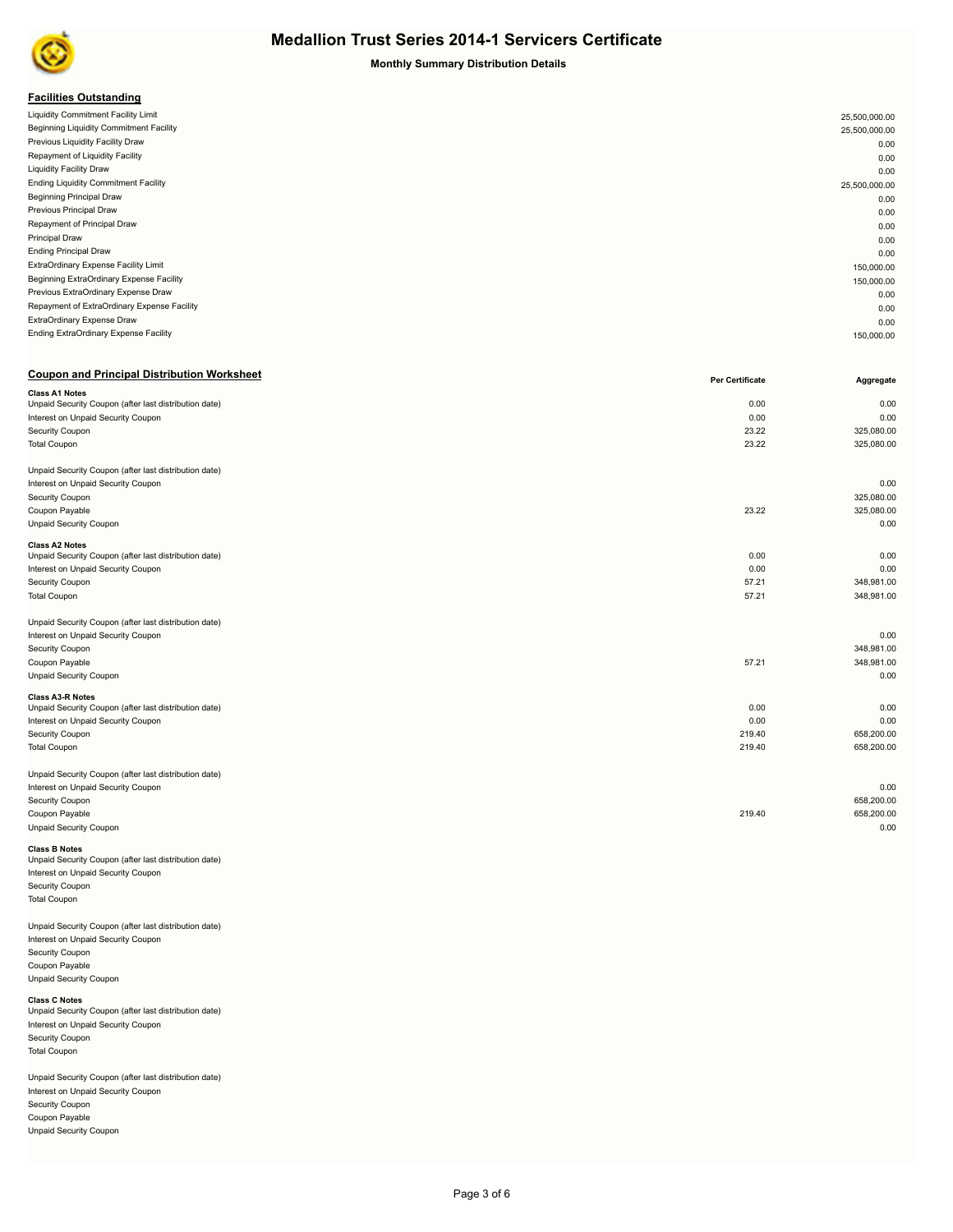

### **Monthly Summary Distribution Details**

| <b>Principal Amount</b> |
|-------------------------|
|-------------------------|

| <b>Principal Collection</b>                                           | 14,252,906.88   |  |
|-----------------------------------------------------------------------|-----------------|--|
| plus Repurchases                                                      | 0.00            |  |
| less Total Customer Redraw                                            | $-4,290,548.08$ |  |
| plus Redraw Bond Issue This Month                                     | 0.00            |  |
| Aggregate Principal Damages from Seller & Servicer                    | 0.00            |  |
| Principal Chargeoff Reimbursement                                     |                 |  |
| - Class A1 Notes                                                      | 0.00            |  |
| - Class A2 Notes                                                      | 0.00            |  |
| - Class A3-R Notes                                                    | 0.00            |  |
| - Class B Notes                                                       | 0.00            |  |
| - Class C Notes                                                       | 0.00            |  |
| <b>Principal Rounding</b>                                             | 3.55            |  |
|                                                                       |                 |  |
| <b>Scheduled Principal Amount</b>                                     | 1,442,341.32    |  |
| Unscheduled Principal Amount - Principal Prepayment                   | 6,824,249.01    |  |
| Unscheduled Principal Amount - Full Prepayment                        | 5,986,316.55    |  |
| Unscheduled Principal Amount - less Redraws + Chargeoff Reimbursement | 8,520,017.48    |  |
|                                                                       |                 |  |
| Total Available Principal Amount for Redraw Bonds                     | 9,962,362.35    |  |
|                                                                       |                 |  |
| Principal Rounding b/f                                                | 3.55            |  |
| <b>Total Unscheduled Principal Amount</b>                             | 8,520,017.48    |  |
| <b>Total Scheduled Principal Amount</b>                               | 1,442,341.32    |  |
| Previous Principal Carryover Amount                                   | 0.00            |  |
| Total Available Principal Amount for Notes                            | 9,962,362.35    |  |
| Net Principal Draw                                                    | 0.00            |  |
| Net Total Available Principal Amount for Notes                        | 9,962,362.35    |  |

| <b>Principal Allocation</b>              | <b>Certificate Amount</b> | Aggregate      |
|------------------------------------------|---------------------------|----------------|
| Class A Percentage via Stepdown          |                           | 0.00           |
| Class A1 Principal Payment               | 437.72                    | 6,128,080.00   |
| Class A2 Principal Payment               | 360.48                    | 2,198,928.00   |
| Class A3-R Principal Payment             | 0.00                      | 0.00           |
| Class B Principal Payment                | 1,085.17                  | 1,635,351.19   |
| Class C Principal Payment                | 0.00                      | 0.00           |
| Principal rounding c/f                   |                           | 3.16           |
| Outstanding Principal - beginning period |                           | 746,607,064.13 |
| less Principal Repayment                 |                           | -14,252,906.88 |
| plus Total Customer Redraw               |                           | 4,290,548.08   |
| less Principal Losses                    |                           | 0.00           |
| <b>Plus Substitutions</b>                |                           | 0.00           |
| Outstanding Principal - Closing period   |                           | 736,644,705.33 |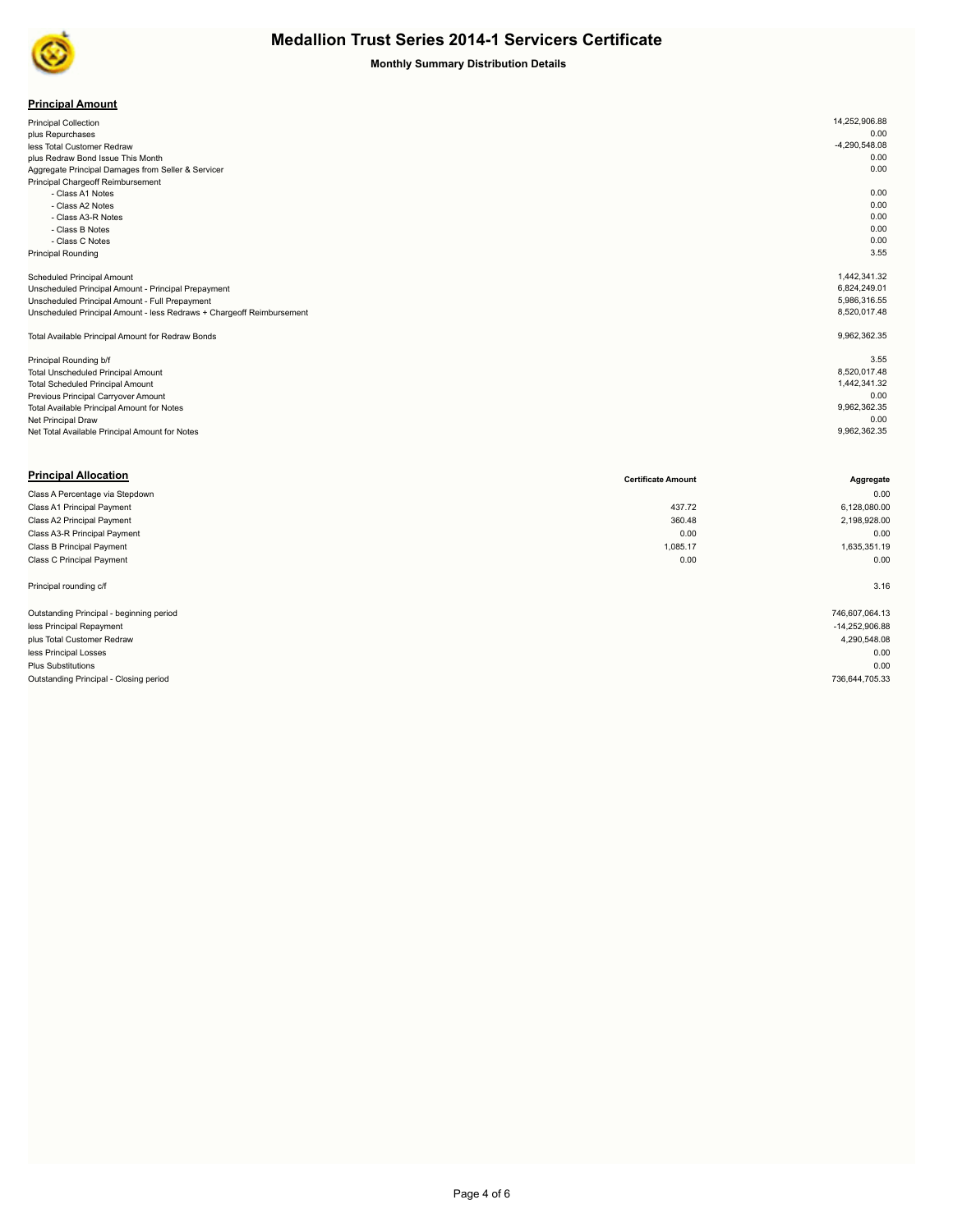

**Monthly Summary Distribution Details**

| <b>Principal Losses</b> |  |  |
|-------------------------|--|--|
|-------------------------|--|--|

| <b>Principal Losses</b>                                      | 0.00 |
|--------------------------------------------------------------|------|
| Principal Draw Amount - Pool Mortgage Insurance Policy       | 0.00 |
| Principal Draw Amount - Individual Mortgage Insurance Policy | 0.00 |
| Net Principal Losses                                         | 0.00 |
| Principal Chargeoff                                          | 0.00 |
| - Class A1 Notes                                             | 0.00 |
| - Class A2 Notes                                             | 0.00 |
| - Class A3-R Notes                                           | 0.00 |
| - Class B Notes                                              | 0.00 |
| - Class C Notes                                              | 0.00 |
|                                                              |      |
| <b>Class A1 Notes</b>                                        |      |
| Beginning Unreimbursed Principal Chargeoffs                  | 0.00 |
| Principal Chargeoff                                          | 0.00 |
| Principal Chargeoff Reimbursement                            | 0.00 |
| Ending Unreimbursed Principal Chargeoffs                     | 0.00 |
|                                                              |      |
| <b>Class A2 Notes</b>                                        |      |
| Beginning Unreimbursed Principal Chargeoffs                  | 0.00 |
| Principal Chargeoff                                          | 0.00 |
| Principal Chargeoff Reimbursement                            | 0.00 |
| <b>Ending Unreimbursed Principal Chargeoffs</b>              | 0.00 |
|                                                              |      |
| <b>Class A3-R Notes</b>                                      |      |
| Beginning Unreimbursed Principal Chargeoffs                  |      |

Principal Chargeoff Principal Chargeoff Reimbursement Ending Unreimbursed Principal Chargeoffs

| <b>Class B Notes</b>                            |      |
|-------------------------------------------------|------|
| Beginning Unreimbursed Principal Chargeoffs     | 0.00 |
| <b>Principal Chargeoff</b>                      | 0.00 |
| Principal Chargeoff Reimbursement               | 0.00 |
| <b>Ending Unreimbursed Principal Chargeoffs</b> | 0.00 |
|                                                 |      |
| <b>Class C Notes</b>                            |      |
| Beginning Unreimbursed Principal Chargeoffs     | 0.00 |
| <b>Principal Chargeoff</b>                      | 0.00 |
| Principal Chargeoff Reimbursement               | 0.00 |
| Ending Unreimbursed Principal Chargeoffs        | 0.00 |